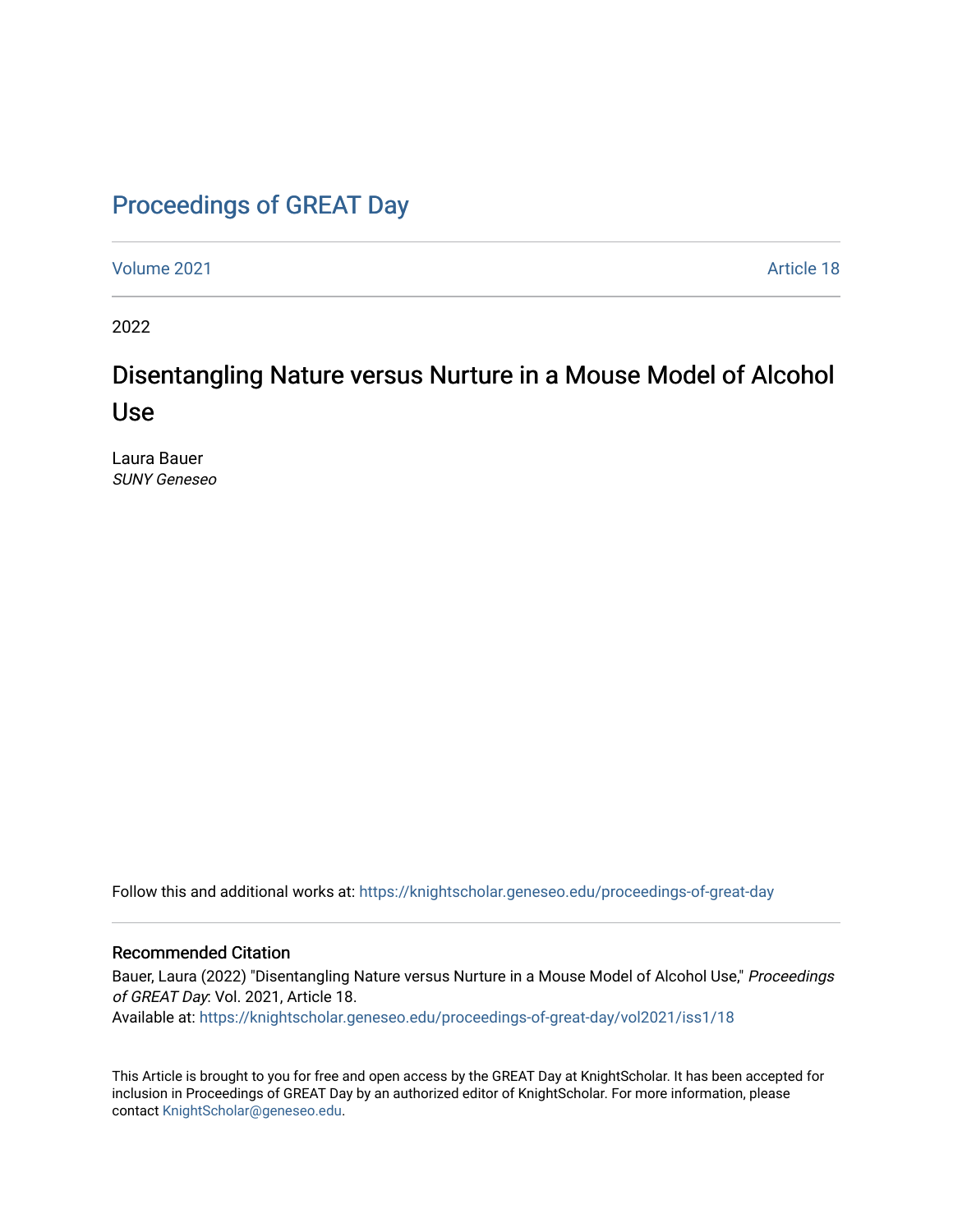# Disentangling Nature versus Nurture in a Mouse Model of Alcohol Use

## Cover Page Footnote

sponsored by Allison Bechard, PhD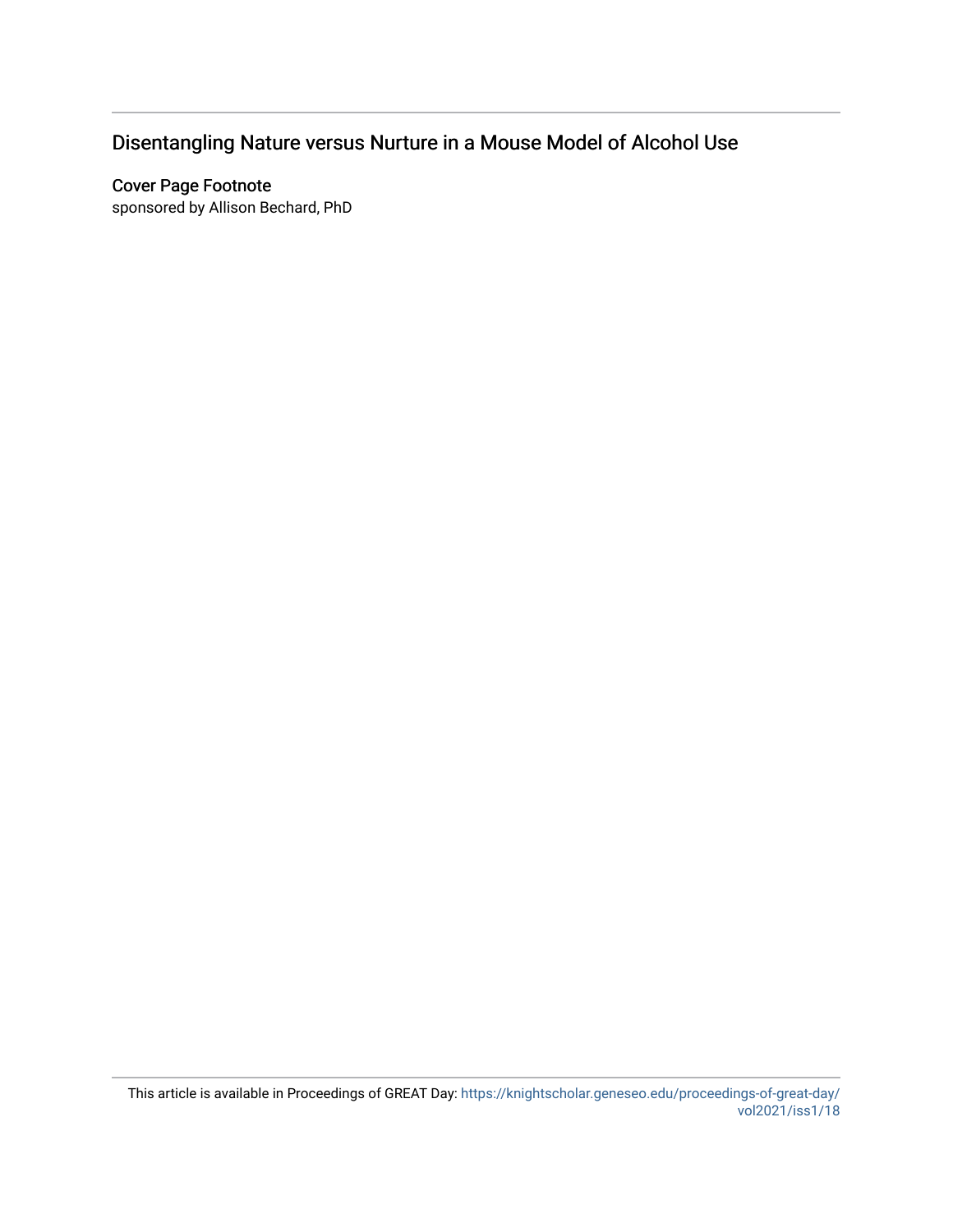# Disentangling Nature Versus Nurture in a Mouse Model of Alcohol Use

# Laura Bauer

*sponsored by* Allison Bechard, PhD

# **ABSTRACT**

Alcohol use disorder (AUD) is a major societal concern and so understanding how it develops is an important topic of research. Epigenetic mechanisms induced by mother-infant interactions can turn genes on or off in response to being reared in a different environment. This research attempted to disentangle the roles of nature and nurture on the development of AUD. Two strains of inbred mice were cross-fostered to see if the postnatal rearing environment can reduce alcohol consumption in the strain of mice genetically predisposed to drink alcohol. Researchers recorded mouse maternal care, pup anxiety, and pup alcohol consumption. It was hypothesized that mice that are predisposed to drink alcohol (B6 strain) will drink less when reared by mothers not predisposed to drink (FVB strain), potentially via maternal care differences. It was also hypothesized that mice that are not predisposed to drink alcohol (FVB strain) will drink more when reared by mothers predisposed to drink (B6 strain). These data tested the ability of the early maternal environment to shift the behavior of offspring genetically predisposed to drink alcohol. Results showed that FVB mice and cross-fostered mice were less anxious overall, and that female mice, B6 mice, and non-fostered mice tended to drink the most of any group. These findings imply that early life trauma alongside epigenetics can influence anxiety and alcoholic tendencies later in life.

The lifetime prevalence of alcohol use disorder (AUD) in the United States is 29.1% (Grant et al., 2015). Thus, understanding the complex etiology of AUD has the potential to benefit those suffering from AUD. Disentangling 29.1% (Grant et al., 2015). Thus, understanding the complex etiology of AUD has the potential to benefit those suffering from AUD. Disentangling the role of genetic, epigenetic, and environmental influences on behavioral outcomes can be studied using animal models.

Inbred strains of mice have relatively fixed genetic sequences, so phenotypic differences between strains of mice are often ascribed to differences in genetic background. It is known that B6 mice will voluntarily drink alcohol (10% EtOH unsweetened) in much greater amounts than other strains. In a comparison of 22 inbred strains, B6 mice drank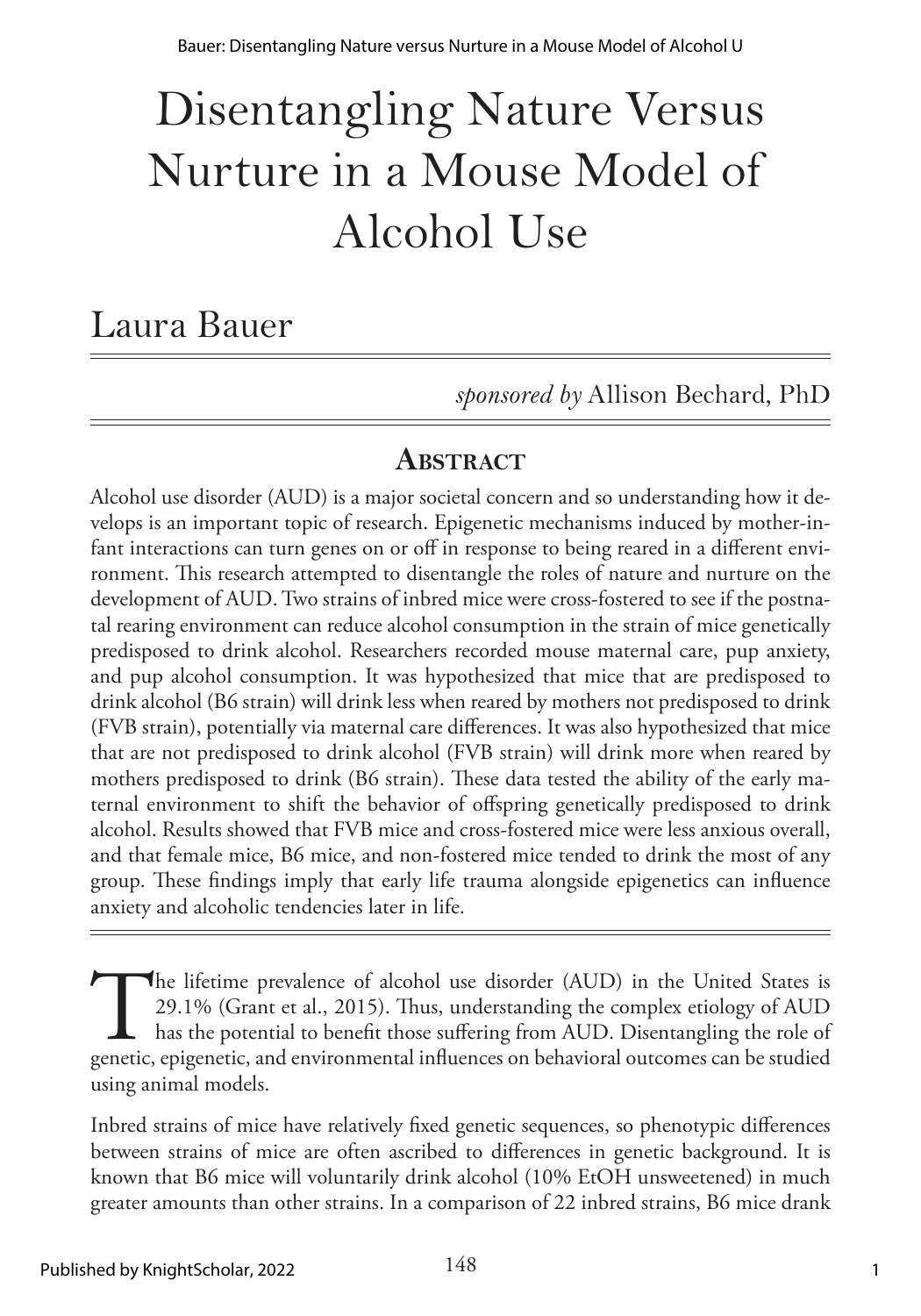the most, and five times more than FVB mice (Yoneyama et al., 2008). This study also found that the proportion of the variance in consumption of unsweetened alcohol that could be explained by genotype was 44–60% (Yoneyama et al., 2008). It has also been found that female B6 mice tend to consume more alcohol than their male counterparts (Middaugh et al., 1999). However, several impactful animal studies investigating the effects of early environment on behavior suggest mother-infant interactions lead to long-term developmental changes via epigenetic changes (Liu et al., 1997; Weaver et al., 2004).

This research will investigate the interaction between genotype and environment on the development of alcohol use in early adulthood. One strategy used in rodents to investigate the effects of rearing environment on strain differences in behavior is postnatal cross-fostering. The mouse strains used are two well-characterized inbred mouse strains: C57BL6/J (B6) and FVB/NJ (FVB) to investigate this interaction by examining the influence of postnatal cross-fostering on the behavioral development of offspring. Thus, researchers aim to explore the interaction between pup experience (fostered B6, fostered FVB, or non-fostered) and maternal strain (B6, FVB) on offspring alcohol use during early adulthood. This research will assess maternal care as one potential mediating mechanism. As previous data suggest females may suffer more from the shifts in early environment that reduce maternal care (e.g., Bechard et al. 2012). Sex-dependent effects of fostering on alcohol use will also be explored.

This research is composed of two hypotheses. The first hypothesis claims that B6 (i.e., genetically predisposed to prefer alcohol) mice reared by FVB dams will consume less alcohol during early adulthood than B6 mice raised by their biological mothers. The second hypothesis claims that FVB mice (i.e., that are not predisposed to drink alcohol) will show a slight increase in alcohol consumption when reared with B6 mothers compared to FVB mice reared by their biological mothers.

# **METHODS**

# **Cross-Fostering**

Cross-fostering is when mouse pups are weaned from their biological mothers at birth and swapped with similarly aged pups from a different dam, so the pups are reared by the opposite dam. Parent mice were set up in groups comprised of one male and two females of the same strain (i.e., 8 dams/strain). Mating was timed to produce litters within 3 days of each other. Matings that did not result in coinciding births were assigned to the control (non-fostered) group where they were reared with their biological dam. Whenever possible, coinciding whole litters were swapped between a B6 and FVB dam until 12 pups (about 2–3 litters) of each strain were cross-fostered.

# **Offspring subject groups:**

- 1. B6 pups reared with B6 mothers (n=18)
- 2. FVB pups reared with FVB mothers (n=19)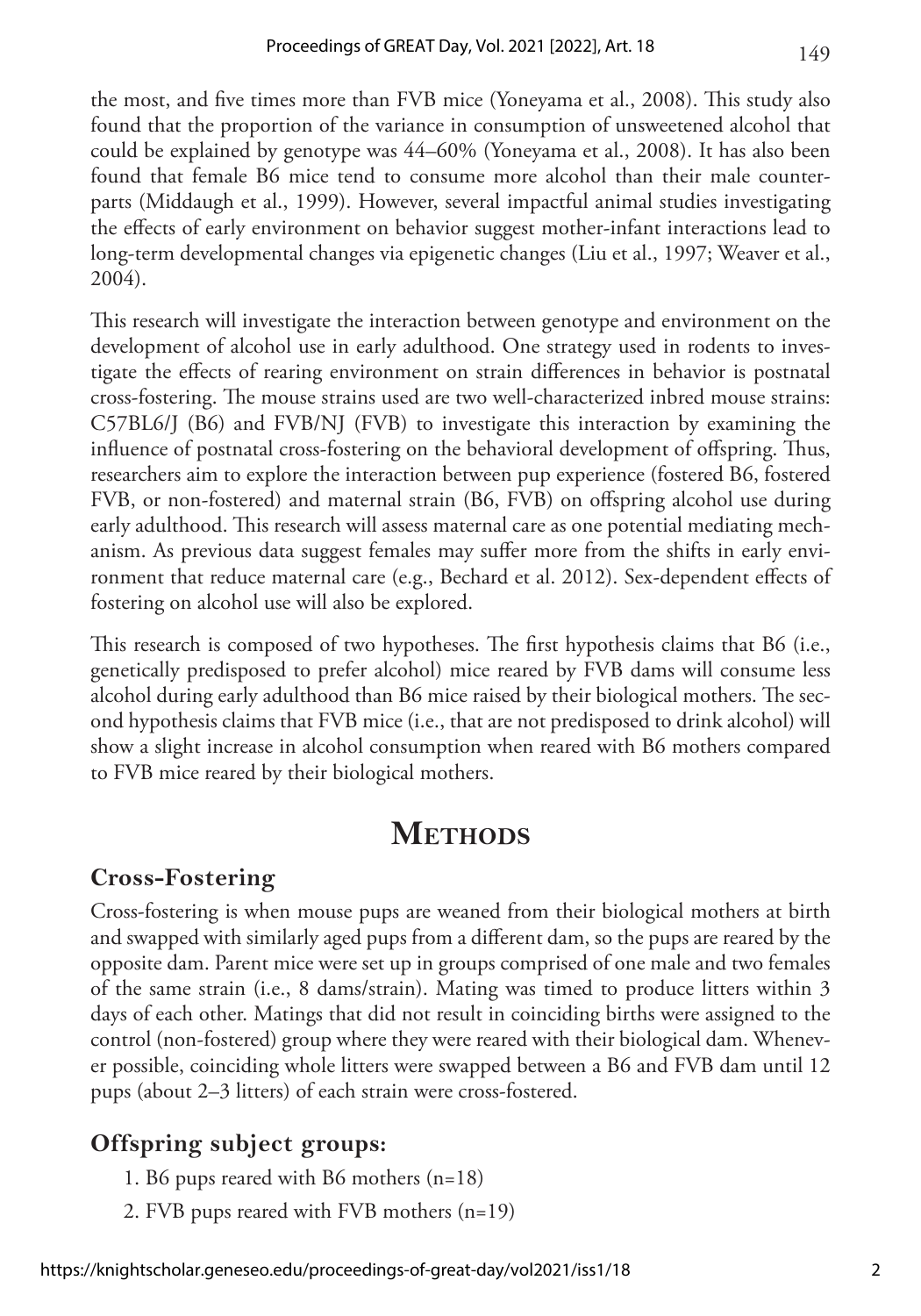#### 150 Bauer: Disentangling Nature versus Nurture in a Mouse Model of Alcohol U

- 3. B6 pups reared with FVB mothers (n=14)
- 4. FVB pups reared with B6 mothers (n=17)

| Table 1: Ethnogram for specific behviors and their definitions |                                                                                                         |
|----------------------------------------------------------------|---------------------------------------------------------------------------------------------------------|
| <b>Behavior</b>                                                | Definition                                                                                              |
| Resting with pups (RP)                                         | Mother is resting in contact with pups includ-<br>ing nursing (solely tail contact not included).       |
| Active (A)                                                     | Mother is moving around, nesting, eating, or<br>drinking and not in close contact with pups.            |
| Inactive (IA)                                                  | Mother is not moving around and is still for<br>at least three seconds and not in contact with<br>pups. |
| Licking/grooming pups (LGP)                                    | Mother is licking or grooming a pup.                                                                    |
| Licking/grooming self (LGS)                                    | Mother is licking or grooming herself.                                                                  |

### **Maternal Observations**

Once the pups were cross-fostered, maternal care was observed for the next seven days per dam and observations were recorded for days one, three, and five. An ethogram for specific behaviors was generated (see *Table 1*). Maternal observations were carried out through live scoring in which a researcher was physically present and recorded specific maternal behaviors. Maternal observations were carried out for an hour each day until pups were seven days old. Within the hour, one mouse was observed for each minute as the researcher recorded the first behavior they saw for that designated minute. This led to 12 behaviors for each dam in an hour and this data was recorded for maternal observations. It is important to note that behaviors recorded from the ethogram are mutually exclusive.

# **Light Dark Box**

Once pups reached 42 days, they were then tested in a Light Dark Box (LDB) as a measurement of general anxiety. Mice who explore the light side of the chamber are typically seen as less anxious than mice that spend more time in the dark side of the chamber (Bourin & Hascoet, 2003). Each mouse was placed in a chamber for 10 minutes where one side of the chamber is uncovered and flooded with light, while the other side is covered with dark paneling. To start the trials, the mouse is placed in the center of the chamber and this initiates an automatic recording of the mouse's path sequence through a computer processing system connected to the LDB, and they are free to roam. The chamber is cleaned between each session to ensure that there are no olfactory confounds. The time spent in the light and dark side by each mouse was automatically recorded through the computer processing system. All subjects were handled prior to the start of the experiment and habituated to the environment for at least 30 minutes prior to any session to control for any anxiety and to ensure the accurate recording of baseline behavior.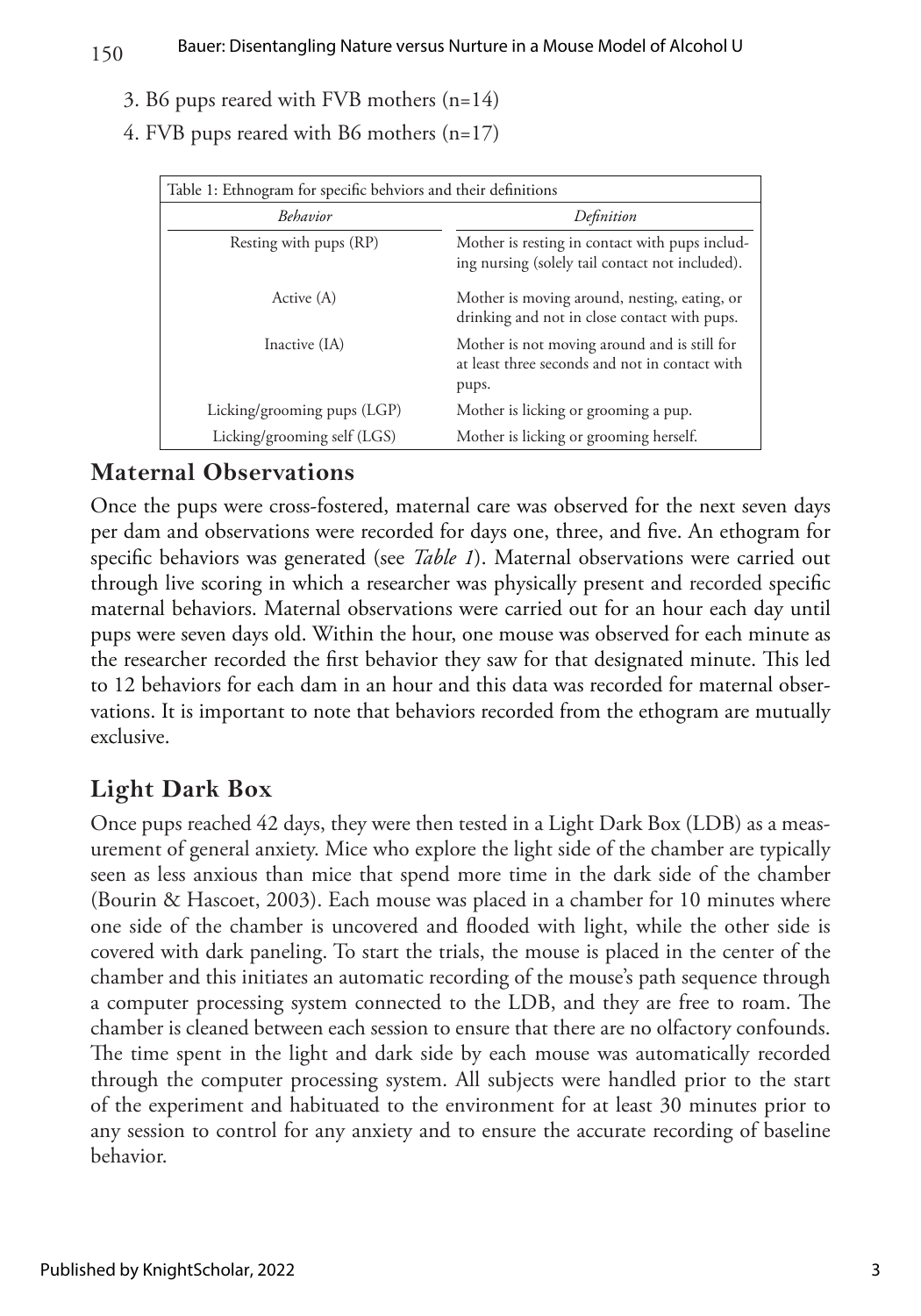# **Drinking in the Dark**

Intermittent Drinking in the Dark (iDID) is an established mouse drinking paradigm (e.g., Rodriguez-Ortiga et al. 2018) and was used to quantify alcohol consumption for each mouse. During a 2-hour test session that occurs during the dark (i.e., lights off) cycle, all mice were removed from their standard environment and placed in separate cages with access to 10% alcohol. The alcohol is delivered via 10 mL modified pipettes so that pre-session and post-session volumes can be used to calculate the individual alcohol consumption for each mouse per day, and escalation of use over time. Mice were tested in five sessions/week for 20 sessions in total. Sessions were held Monday, Tuesday, Thursday, and Friday from 9–11 and 12–2. Both B6 and FVB mice were equally balanced in sessions for both control and fostered sessions; this was to ensure that time of the sessions was not a confound in the results. All subjects were handled prior to the start of the experiment and habituated to the drinking environment for at least 30 minutes prior to any session to control for any anxiety and to record accurate baseline behavior.

The hypotheses for this research are as follows: B6 mice reared with FVB mothers will show a decrease in alcohol consumption compared to their non-fostered conspecifics (B6 reared by B6). FVB mice reared with B6 mothers may show a slight increase in alcohol consumption compared to their non-fostered conspecific (FVB reared by FVB). It was also predicted that B6 mice reared with B6 mothers would drink alcohol, while FVB mice reared with FVB mothers would not.



# **Results**

*Figure 1: Maternal Care Day 5 Licking/Grooming Pups. Shows the amount of time dams were licking and grooming their pups across non-fostered groups on Day 5. FVB dams exhibited more licking and grooming behavior towards their pups slightly more than B6 dams*   $(F(1, 5) = 9.16, p = 0.029)$ . There were no differences in the amount of time dams spent *self-grooming (p>0.05).*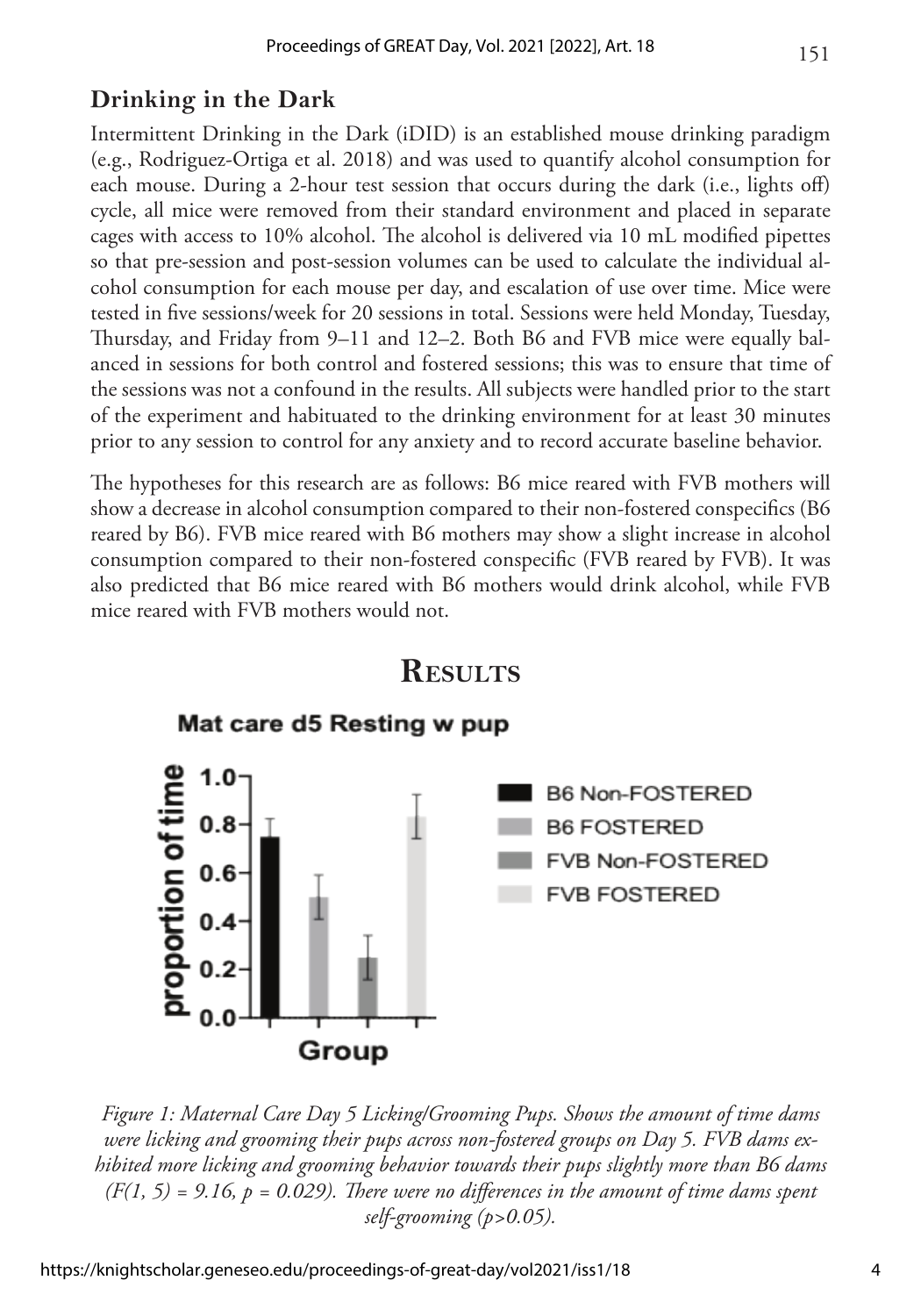

*Figure 2: Maternal Care Day 5 Resting with Pups. Shows the amount of time dams were resting with pups across non-fostered and fostered groups on Day 5. The amount of time spent resting with the pups resulted in a strain by group interaction (F(1, 5) = 22.72, p = 0.005).*

# **Maternal Observations**

Unfortunately, due to COVID-19 restrictions, maternal observations were not able to be completed consistently. In one group, we were able to perform live observations of maternal care. With Covid restrictions, we did not complete maternal observations of non-fostered mice on days 1–4. Moreover, for the fostered mice we were forced to video record the maternal care observations made of this pre-recorded behavior. Thus, we present day 5 maternal care behavior only and acknowledge this confound prevents us from reliably interpreting the current data. This is a limitation to interpreting our findings, and we are currently aiming to repeat the maternal observations using simultaneous live and pre-recorded observations in a separate group of control mice to strengthen our interpretation of findings. Results on day 5 are as follows: dams with non-fostered litters were the only group to be observed spending time licking and grooming their pups in which no significant differences were observed (see *Figure 1*). The amount of time spent resting with the pups resulted in a strain by group interaction in which dams with B6 pups rested with them more than dams with FVB pups (see *Figure 2*). There were no differences in the amount of time dams spent self-grooming.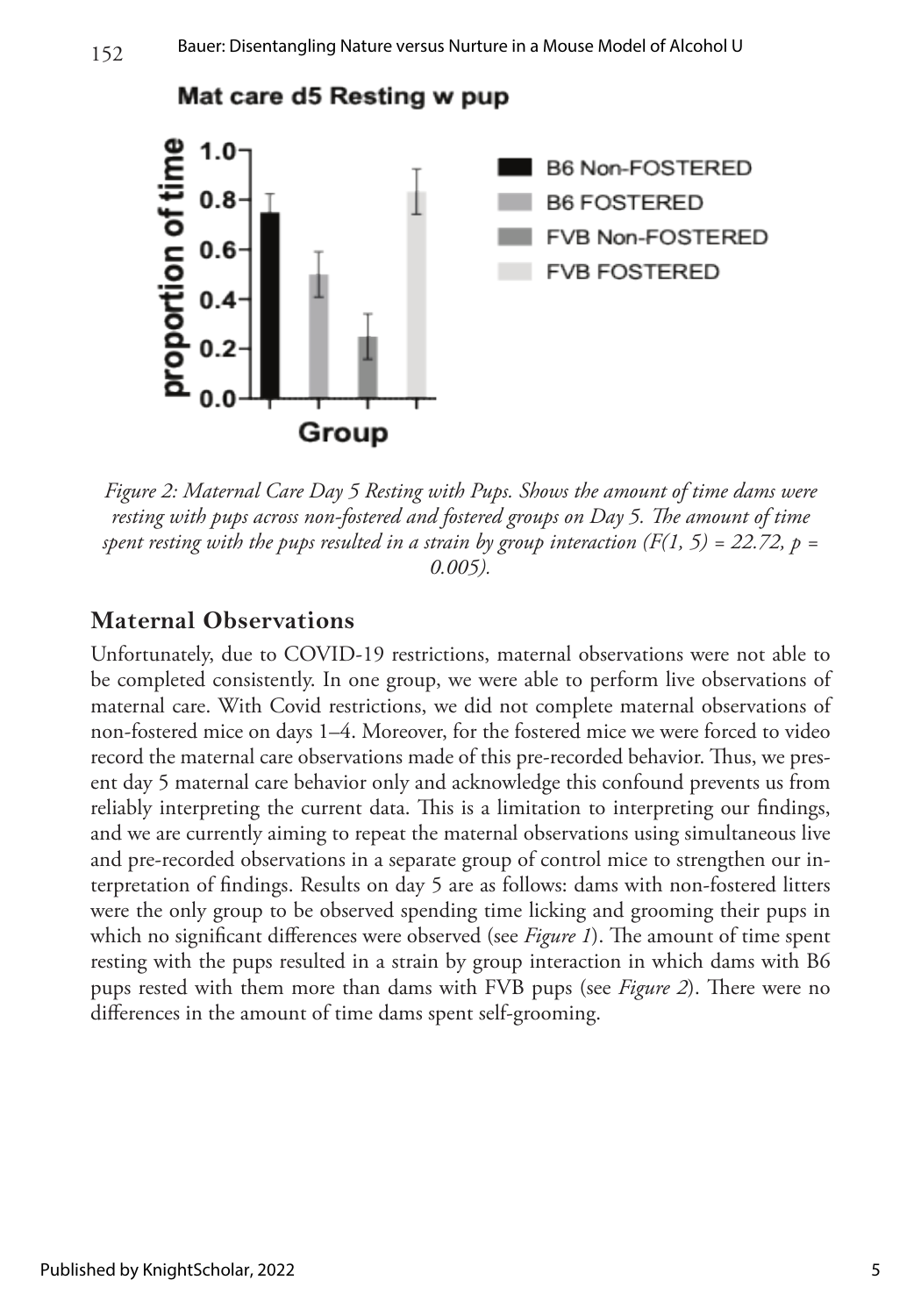

*Figure 3: Total Time in the Light in Control and Fostered Mice. Shows the amount of time in the light side of the Light-Dark Box during a 10-minute test. Fostered mice spent more time in the light side than non-fostered mice (Fostered: F(1, 97) = 5.75, p = 0.018) and FVB mice spent more time in the light side than B6 mice (Strain: F( 1, 97) = 14.35, p < 0.0001). No effect of Sex or interactions.*

### **Light Dark Box**

The LDB yielded interesting results. It was found that fostered mice spent more time in the light side of the chamber than non-fostered mice (see *Figure 3*). From this it can be deduced that fostered mice were less anxious and more exploratory than non-fostered mice. This is a significant finding as it implies that the act of cross-fostering mice in early life may reduce anxious tendencies later in life compared to mice reared with their own mothers. Another significant finding is that the FVB mice spent more time on the light side of the chamber than the B6 mice (see *Figure 3*). Similarly, the result concludes that FVB mice are less anxious than B6 mice. This data from the LDB yielded no effects of sex and also no interactions.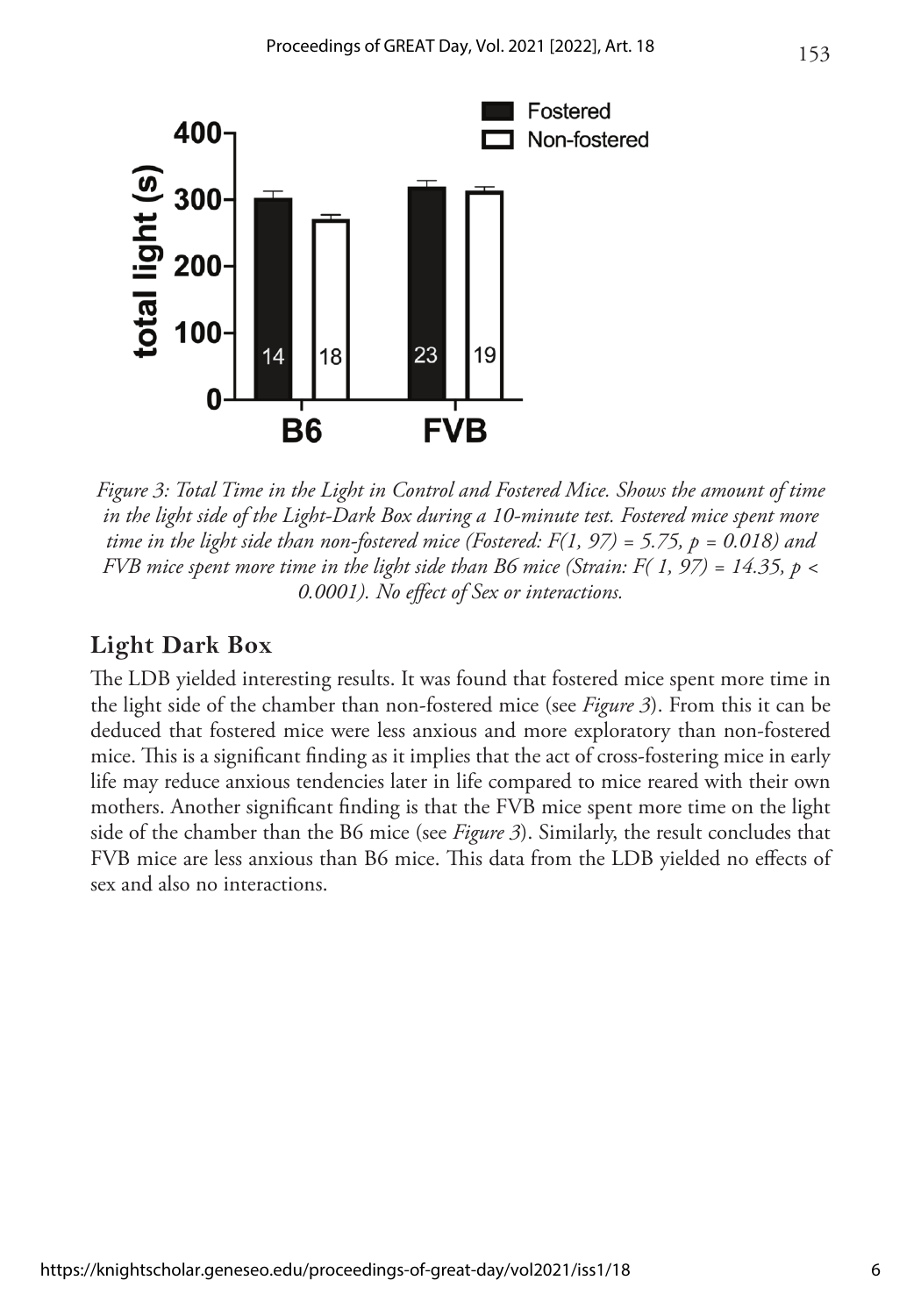

*Figure 4: Total Alcohol Consumption in Control and Fostered Mice. Shows the total amount of EtOH (g/kg) consumed across sessions. B6 mice drank more than FVB mice (Strain: F(1, 60) = 4.92, p = 0.03). Non-Fostered mice drank more than fostered mice (Fostered: F(1, 60) = 6.71, p = 0.012). Females drank more than males (Sex: F(1, 60) = 4.84, p = 0.032). No interactions were significant.*

## **Drinking in the Dark**

There were multiple significant effects that resulted from the intermittent drinking in the dark. Firstly, it was found that B6 mice consumed more alcohol than FVB mice across control and experimental groups (see *Figure 4*). Secondly, there were sex effects as females drank more than males in both the B6 and FVB strains. Lastly, non-fostered mice consumed more alcohol than fostered mice; this was a profound finding as it is consistent with results from the LDB where cross-fostered mice may be less stressed and therefore less prone to drinking than control mice. This introduces the notion of anxiety and its role, in combination with epigenetics, on the effects of alcohol consumption. Overall, B6 and FVB non-fostered females consumed the most alcohol. These findings support prior research and confirm that female mice and B6 mice are prone to consume alcohol more than male and FVB mice. However, these findings also implicate that cross-fostering in early life may have an opposite effect on alcohol consumption, making non-fostered mice at higher risk to drink than fostered mice. There were no significant interactions found.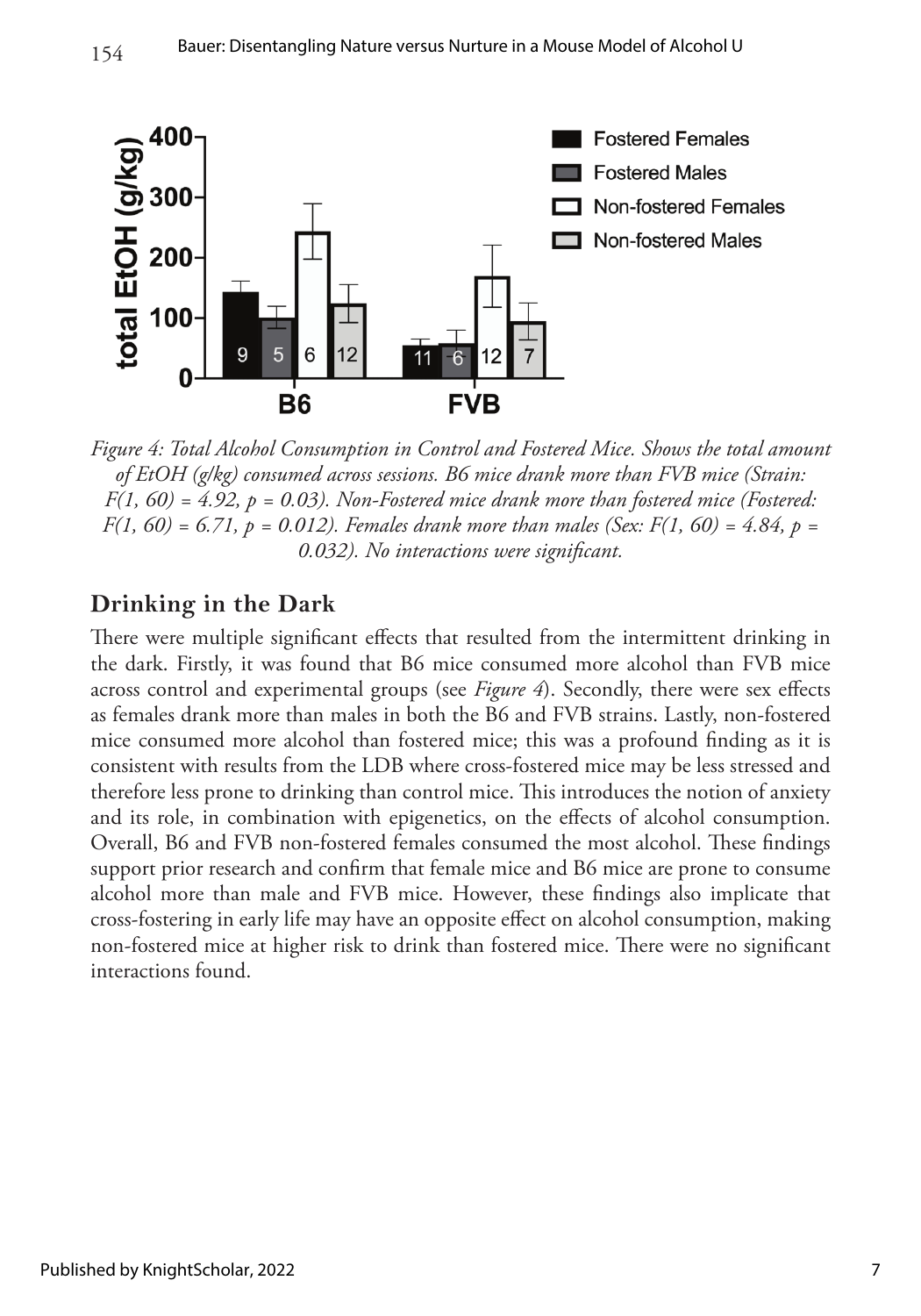

*Figure 5: Alcohol Consumption Over Time in Control and Fostered B6 Mice. Shows the amount of alcohol consumed across sessions in female and male fostered and non-fostered B6 mice. Females consumed more alcohol than males, while non-fostered mice drank more than fostered mice.* 



*Figure 6: Alcohol Consumption Over Time in Control and Fostered FVB Mice. Shows the amount of alcohol consumed across sessions in female and male fostered and non-fostered FVB mice. Females consumed more alcohol than males, while non-fostered mice drank more than fostered mice.* 

# **Discussion**

This research aimed to answer the question if rearing mice with different mothers who are either predisposed or not predisposed to drinking alcohol would have any effect on the pup's own predisposition to drink or not drink alcohol via maternal care and epigenetics. Of the two hypotheses that were established, only one was supported. The first hypothesis predicted that B6 pups predisposed to drink alcohol reared with FVB mothers would drink less than B6 pups reared with their own B6 mothers. This hypothesis was supported (see *Figure 5*). The second hypothesis predicted that FVB pups not

155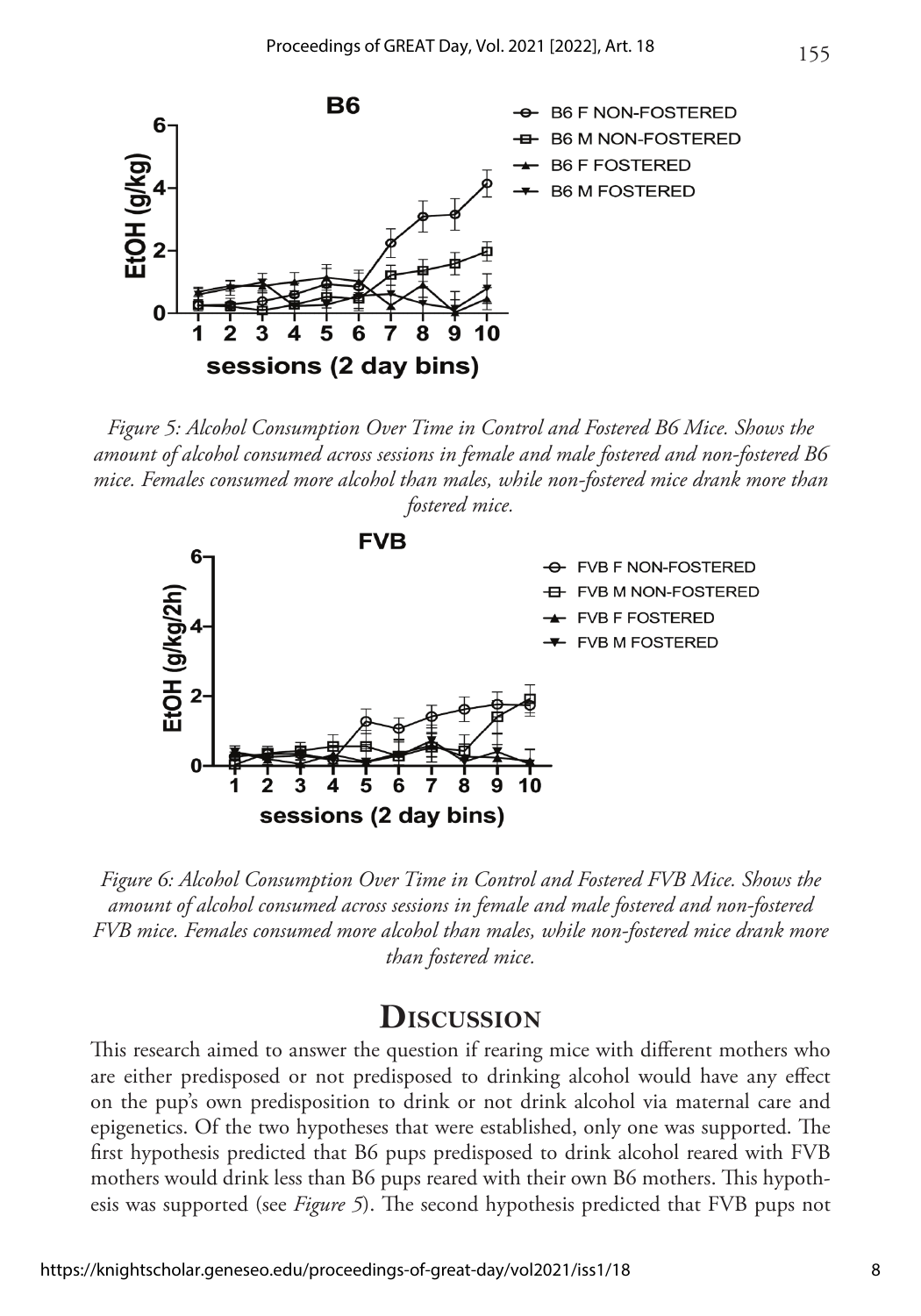predisposed to drink alcohol reared with B6 mothers would drink slightly more alcohol than FVB pups reared with FVB mothers. However, this was not supported; the opposite occurred. FVB pups that were cross-fostered drank less than FVB pups who were not cross-fostered (see *Figure 6*). This raises many interesting questions.

This difference in alcohol consumption could possibly be from differences in mothering styles between FVB and B6 mothers. However, since maternal observations are not available at this time, no reliable conclusions can be made. Given the results of this study, another possible explanation may be that cross-fostering early in life may have served as a protective agent against anxiety and alcohol predisposition later in life. Future research should focus on examining the effects of early versus late trauma on anxiety and alcohol consumption in mice. It has been hypothesized that early trauma may actually act as a protective agent while late trauma may act as a risk factor for mice. This may explain why fostered mice were less anxious and drank less overall than non-fostered mice. Future research may want to examine if cross-fostering in early life will act as a protecting agent and lead to less anxiety and drinking, while cross-fostering later in life will act as a risk factor and lead to increased anxiety and drinking.

One limitation of this study is that maternal observations could not be completed. This is currently being corrected and data will hopefully be available soon. In order to prevent future errors, maternal observations should be live-scored and also recorded. With these two scores supplemented, researchers can ensure the accuracy of maternal observations and may also make observations remotely from watching recordings of the mice. Another limitation is that this research did not have an in-strain cross-fostering control comparison. This may lead to a confound in the results. Currently, strict conclusions cannot be made about the reason for these results and if these findings are due to differences in rearing or simply from the act of cross-fostering. There is a current project that is looking to rectify this. This future research is looking to cross-foster B6 pups with a different B6 mother as well as cross-fostering FVB pups with a different FVB mother and test these pups in the LDB and measure their alcohol consumption. This will then control for the act of cross-fostering on anxiety and drinking behaviors. By having a non-fostered group, a cross-fostered group between strains, and a cross-fostered group within strains, the act of cross-fostering on alcohol consumption will not be a confound.

Alcohol abuse is a serious issue, and these findings are significant to understand the underlying mechanisms behind it. As research continues, some potential causes and solutions may be discovered to better understand alcohol abuse and how it may be placated.

# **References**

- Bechard, A., Nicholson, A., & Mason, G. (2012). Litter size predicts adult stereotypic behavior in female laboratory mice. *Journal of the American Association for Laboratory Animal Science, 51*(4), 407–411.
- Bourin, M., & Hascoët, M. (2003). The mouse light/dark box test. *European Journal of Pharmacology*, *463*(1-3), 55–65. [https://doi.org/10.1016/s0014-2999\(03\)01274-3](https://doi.org/10.1016/s0014-2999(03)01274-3)